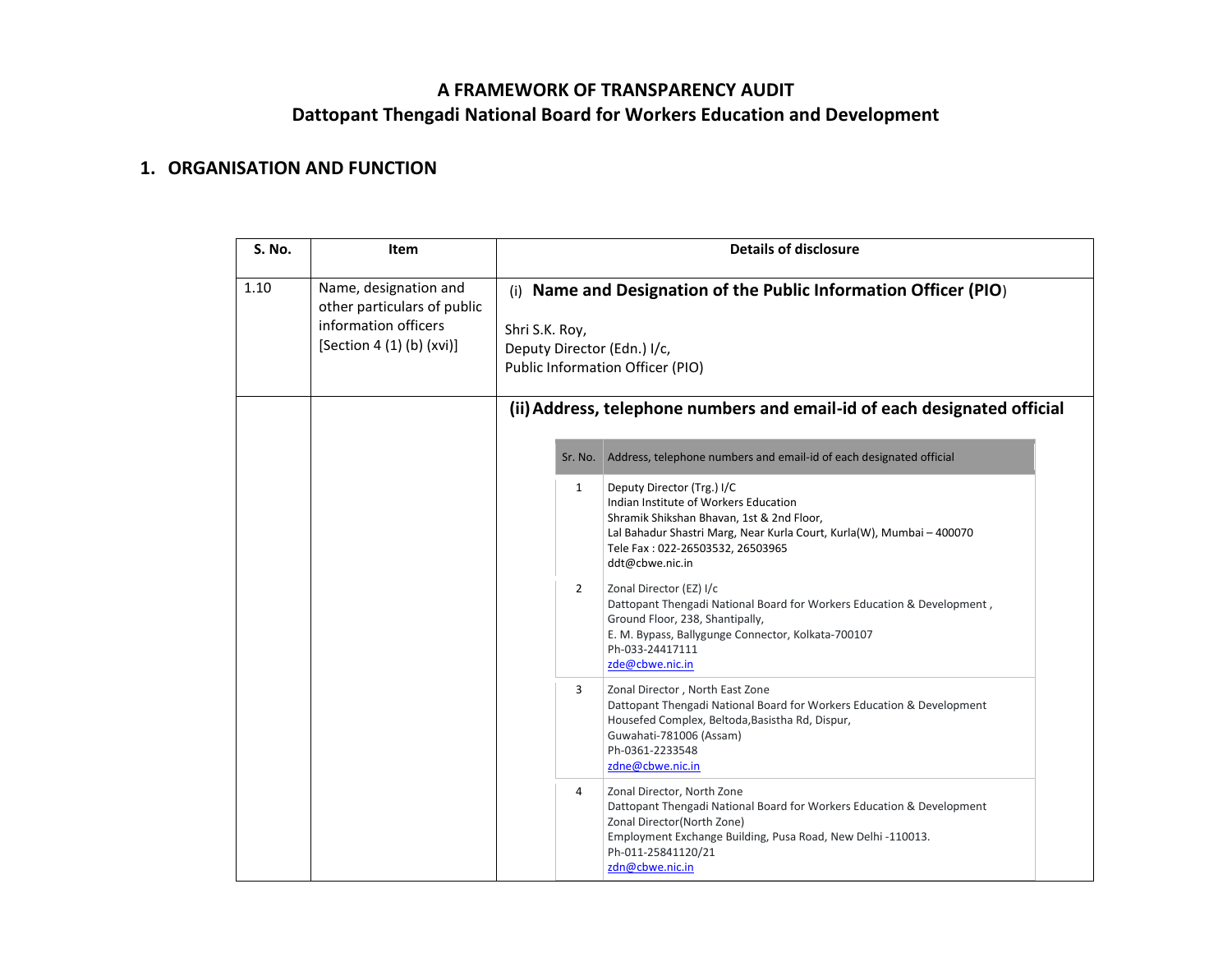| 5              | Zonal Director, South Zone<br>Dattopant Thengadi National Board for Workers Education & Development<br>Zonal Director(South Zone)<br>Module-42 to 45, 2nd Floor, Readymade Garment Complex,<br>Thiruvi-Ka Industrial Estate, Guindy, Chennai-600032,<br>Ph-044-22322429. zds@cbwe.nic.in |
|----------------|------------------------------------------------------------------------------------------------------------------------------------------------------------------------------------------------------------------------------------------------------------------------------------------|
| 6              | Zonal Director, West Zone<br>Dattopant Thengadi National Board for Workers Education & Development<br>Zonal Director (West Zone)<br>Shramik Shikshan Bhavan, Lal Bahadur Shastri Marg, Kurla (W), Mumbai.<br>Ph-022-26500315<br>zdw@cbwe.nic.in, zd.mumbai@rediffmail.com                |
| $\overline{7}$ | Zonal Director, Central Zone<br>Dattopant Thengadi National Board for Workers Education & Development<br>Community Centre, Govindpura, Bhopal 462023<br>Ph. No. 0755-2582202<br>zdcentral@yahoo.in                                                                                       |
| 8              | <b>Regional Director</b><br>Dattopant Thengadi National Board for Workers Education & Development<br>H/o Shri Ramnath Yadav, 177, G.T.Road, Rambandhu Talab,Asansol-713303<br>Ph-0341-k2204753<br>rd-asansol@cbwe.nic.in                                                                 |
| 9              | <b>Regional Director</b><br>Dattopant Thengadi National Board for Workers Education & Development<br>2nd Floor, 238, Shantipally, E. M. Bypass, Kolkata - 700107<br>Ph-033-24417110<br>rd-barrackpore@cbwe.nic.in                                                                        |
| 10             | <b>Regional Director</b><br>Dattopant Thengadi National Board for Workers Education & Development<br>Badakhimundi Bangala, Utkal Ashram Roadd,<br>At/PO Berhampur, Dist Ganjam (Orissa), 760001<br>Ph-0680-2220896<br>rd-berhampur@cbwe.nic.in, cbwerdbam@rediffmail.com                 |
| 11             | <b>Regional Director</b><br>Dattopant Thengadi National Board for Workers Education & Development<br>C-17, BDA Duplex, Baramunda, Bhubaneswar-751003<br>Ph-0674-2354147<br>rd-bhubaneswar@cbwe.nic.in                                                                                    |
| 12             | <b>Regional Director</b><br>Dattopant Thengadi National Board for Workers Education & Development<br>Adarsh Nagar, Hirapur, Durga Mandir Road Dhanbad-826001, P.B-38<br>Ph-0326-2311514<br>rd-dhanbad@cbwe.nic.in                                                                        |
| 13             | <b>Regional Director</b><br>Dattopant Thengadi National Board for Workers Education & Development<br>Straight Mile Rd, Opp. Mohammadan line, Sakchi, Jamshedpur-831001(Jharkhand)<br>Ph-0657-2424527                                                                                     |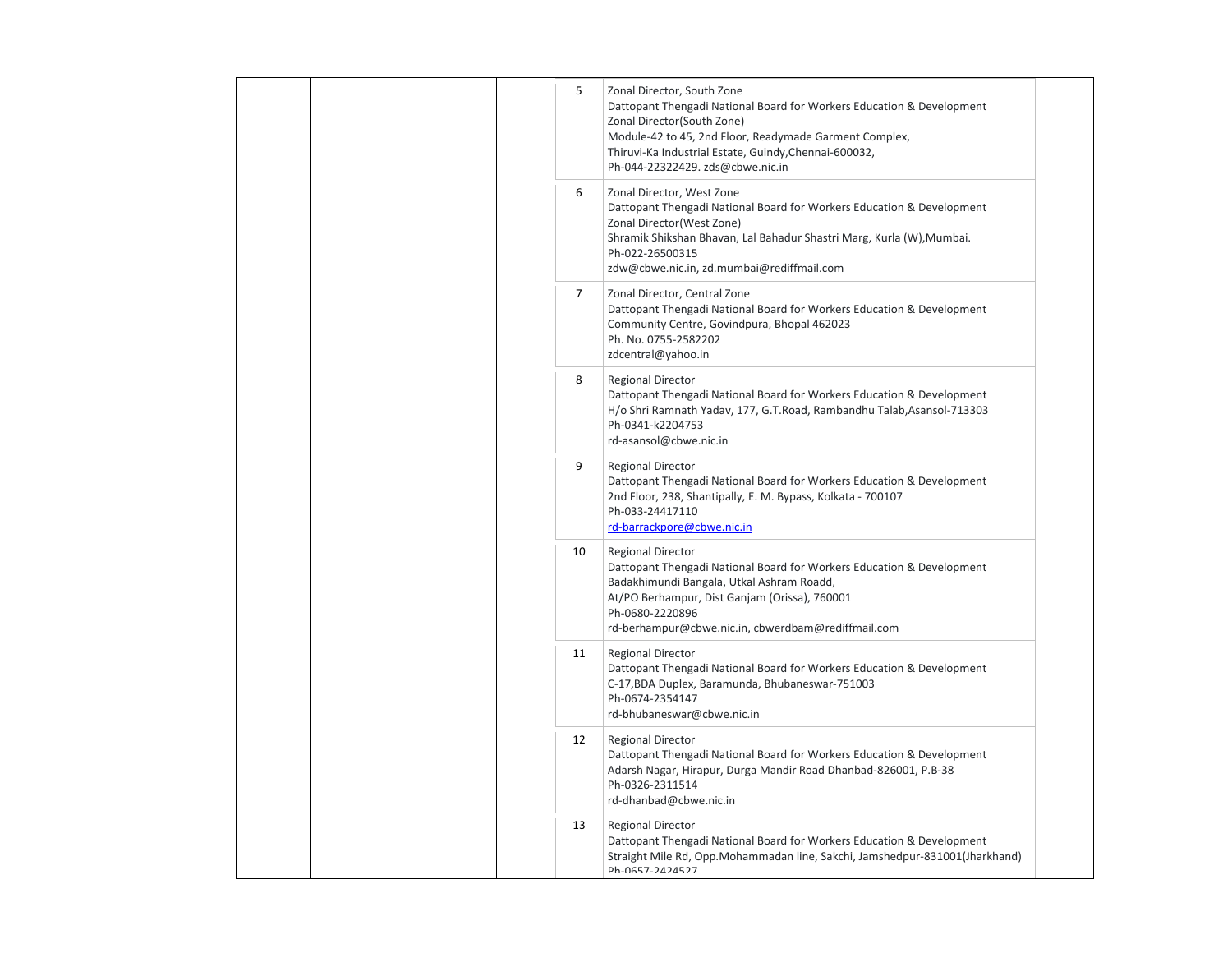|  |    | rd-jamshedpur@cbwe.nic.in                                                                                                                                                                                                                   |  |
|--|----|---------------------------------------------------------------------------------------------------------------------------------------------------------------------------------------------------------------------------------------------|--|
|  | 14 | <b>Regional Director</b><br>Dattopant Thengadi National Board for Workers Education & Development<br>238, Shantipally, East Kolkata Township 1st Floor, Kolkata 700107 (West Bengal)<br>Ph-033-24417112<br>rd-kolkata@cbwe.nic.in           |  |
|  | 15 | <b>Regional Director</b><br>Dattopant Thengadi National Board for Workers Education & Development<br>House of Shivashankar Choudhary, Damuchak, Muzaffarpur-842001(Bihar)<br>Ph-0621-2245254<br>rd-muzaffarpur@cbwe.nic.in                  |  |
|  | 16 | <b>Regional Director</b><br>Dattopant Thengadi National Board for Workers Education & Development<br>2nd floor, Artisan Hostel No-3, HEC Sector - III, P. O.Dhurwa,<br>Ranchi-834004(Jharkhand)<br>Ph-0651-2408657<br>rd-ranchi@cbwe.nic.in |  |
|  | 17 | <b>Regional Director</b><br>Dattopant Thengadi National Board for Workers Education & Development<br>No-1481, Panposh Main Road, Swapanapuri, POB No-8, Rourkela-769004(Orissa)<br>Ph-0661-2400258<br>rd-rourkela@cbwe.nic.in               |  |
|  | 18 | <b>Regional Director</b><br>Dattopant Thengadi National Board for Workers Education & Development<br>Housefed Complex, Beltoda Basistha Road, PO-Dispur, Guwahai-781006<br>Ph-0361-2220736<br>rd-guwahati@cbwe.nic.in                       |  |
|  | 19 | <b>Regional Director</b><br>Dattopant Thengadi National Board for Workers Education & Development<br>Pitambara Bhawan, Near Old Sana Office, Palace Compound,<br>Imphal-795001(Manipur)<br>Ph-0385-2449663<br>rd-imphal@cbwe.nic.in         |  |
|  | 20 | <b>Regional Director</b><br>Dattopant Thengadi National Board for Workers Education & Development<br>Nandalal Basu Sarani, Near Children Park, PO.-18, P.O.Hakimpara,<br>Siliguri-734001<br>Ph-0353-2436138<br>rd-siliguri@cbwe.nic.in      |  |
|  | 21 | <b>Regional Director</b><br>Dattopant Thengadi National Board for Workers Education & Development<br>Parbatia Mazdoor Basti, Tinsukia-78125 (Assam)<br>Ph-0374-2330299<br>rd-tinsukia@cbwe.nic.in                                           |  |
|  | 22 | <b>Regional Director</b><br>Dattopant Thengadi National Board for Workers Education & Development<br>63-A R R Charan Dass Road Balramnur House                                                                                              |  |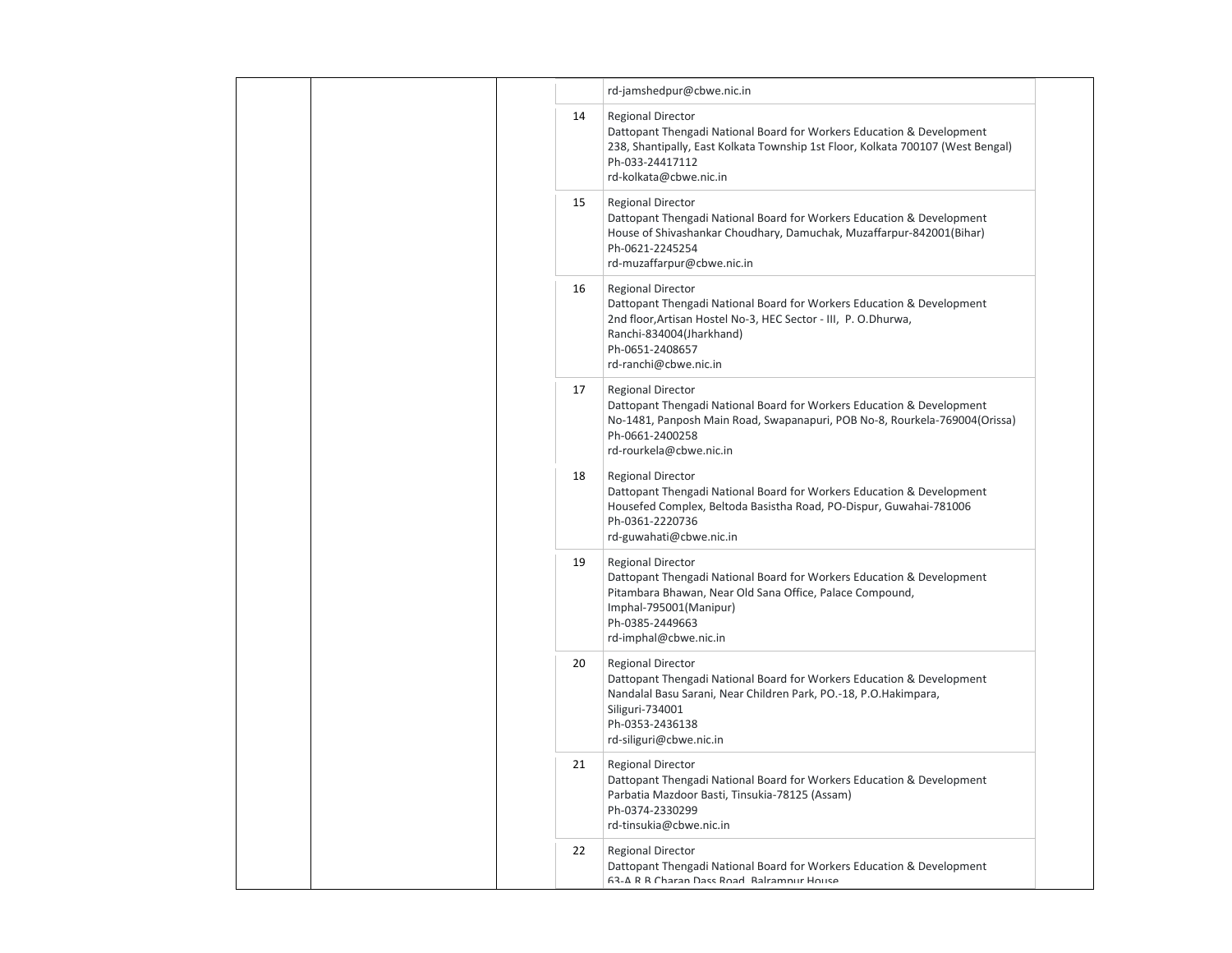|    | Mumfordganj, P.B.No-2003, Allahabad-211002 (UP)<br>Ph-0532-2640071<br>rd-allahabad@cbwe.nic.in, cbweallahabad@gmail.com                                                                                                                        |  |
|----|------------------------------------------------------------------------------------------------------------------------------------------------------------------------------------------------------------------------------------------------|--|
| 23 | <b>Regional Director</b><br>Dattopant Thengadi National Board for Workers Education & Development<br>1st Floor Krishna Complex, Stadium Road, Bareilly-243005(UP), Ph-0581-2532474<br>rd-bareilly@cbwe.nic.in                                  |  |
| 24 | Regional Director<br>Dattopant Thengadi National Board for Workers Education & Development<br>S.C.O. No.61-62, IInd foor, Sector-34/A, Chandigarh-160022 (Punjab)<br>Ph-0172-2662959<br>rd-chandigarh@cbwe.nic.in                              |  |
| 25 | <b>Regional Director</b><br>Dattopant Thengadi National Board for Workers Education & Development<br>2nd Floor, Employment Exchange Building, Pusa Complex,<br>Pusa Road, New Delhi-110013<br>Ph-011-25841119/21<br>rd-delhi@cbwe.nic.in       |  |
| 26 | <b>Regional Director</b><br>Dattopant Thengadi National Board for Workers Education & Development<br>Bhadana Bhavan, 1st floor, 48, Neelam Bata Road, NIT, P.B.-104,<br>Faridabad-121001<br>Ph-0129-2422566<br>rd-faridabad@cbwe.nic.in        |  |
| 27 | <b>Regional Director</b><br>Dattopant Thengadi National Board for Workers Education & Development<br>E-107/108, Radha Kunj, Brij Vihar, Ghaziabad-201301(UP)<br>Ph-0120-2643879<br>rd-ghaziabad@cbwe.nic.in                                    |  |
| 28 | <b>Regional Director</b><br>Dattopant Thengadi National Board for Workers Education & Development<br>Mohaddipur Chauraha, Kasai Road, Mahaddipur, Gorakhpur-273008 (UP)<br>Ph-0551-2201132<br>rd-gorakhpur@cbwe.nic.in cbwegorakhpur@gmail.com |  |
| 29 | <b>Regional Director</b><br>Dattopant Thengadi National Board for Workers Education & Development<br>Pl.No-265, Near Education Board, Rehari Colony, Jammu-180005 (J&K)<br>Ph-0191-2584775<br>rd-jammu@cbwe.nic.in                             |  |
| 30 | <b>Regional Director</b><br>Dattopant Thengadi National Board for Workers Education & Development<br>121/621, Kamla Bhavan, Behind C.L.M. Hospital, Shastri Nagar, Kanpur-208005<br>Ph-0512-2234654<br>rd-kanpur@cbwe.nic.in                   |  |
| 31 | <b>Regional Director</b><br>Dattopant Thengadi National Board for Workers Education & Development<br>N H No-22 Him Auto Ruilding Kamli Link Road Sector-3                                                                                      |  |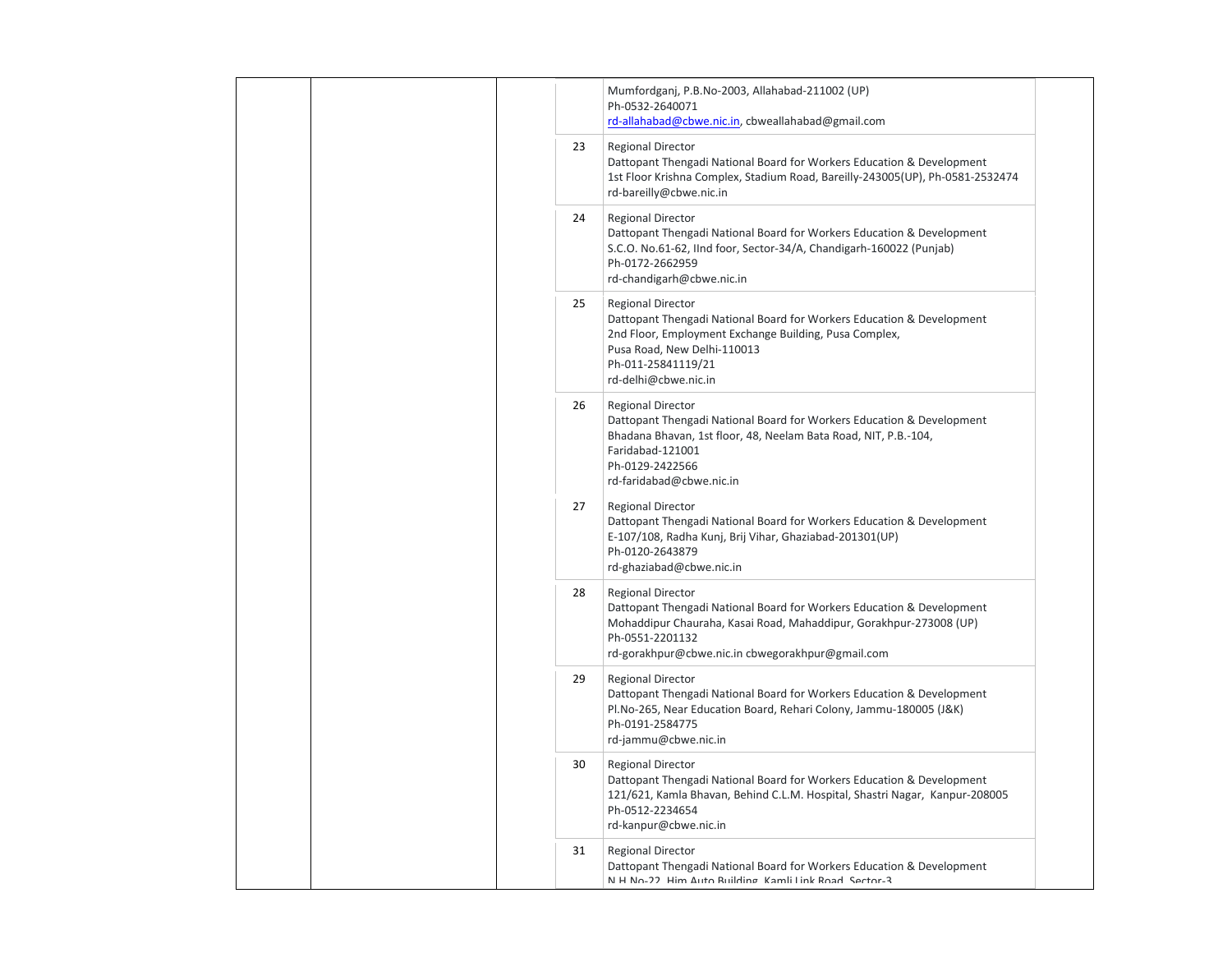|    | Parwanoo, Dist-Solan(HP)-173220,<br>Ph-01792-234685<br>rd-parwanoo@cbwe.nic.in                                                                                                                                                                               |  |
|----|--------------------------------------------------------------------------------------------------------------------------------------------------------------------------------------------------------------------------------------------------------------|--|
| 32 | <b>Regional Director</b><br>Dattopant Thengadi National Board for Workers Education & Development<br>Community Centre, Govindpura, Bhopal-462023<br>Ph-0755-2582202<br>rd-bhopal@cbwe.nic.in                                                                 |  |
| 33 | <b>Regional Director</b><br>Dattopant Thengadi National Board for Workers Education & Development<br>C-6, Mahesh Nagar, City Centre, Gwalior-474011<br>Ph-0751-2340874<br>rd-gwalior@cbwe.nic.in                                                             |  |
| 34 | Regional Director- Indore<br>Dattopant Thengadi National Board for Workers Education & Development<br>101/26, Nandanagar, Near Maternity Hospital, Indore-452001<br>Ph-0731-2552171<br>rd-indore@cbwe.nic.in                                                 |  |
| 35 | <b>Regional Director</b><br>Dattopant Thengadi National Board for Workers Education & Development<br>House No. 1/1, 1st Floor, Agrawal Building, Baldeobagh Chowk, Post Office,<br>Baldeobagh, Jabalpur-482001<br>Ph-0761-2751756<br>rd-jabalpur@cbwe.nic.in |  |
| 36 | <b>Regional Director</b><br>Dattopant Thengadi National Board for Workers Education & Development<br>No.1, Madrampura, Majdoor Nagar, Ajmer Road, Jaipur-302006(Raj), PB-397<br>Ph-0141-2223591<br>rd-jaipur@cbwe.nic.in                                     |  |
| 37 | <b>Regional Director</b><br>Dattopant Thengadi National Board for Workers Education & Development<br>North Ambazari Road, Near VNIT Gate, Nagpur-440033<br>Ph-0712-2236810<br>rd-nagpur@cbwe.nic.in                                                          |  |
| 38 | <b>Regional Director</b><br>Dattopant Thengadi National Board for Workers Education & Development<br>House No. 105/A, Shastriya Patwari Prashikshan Sansthan,<br>Amarpuri Chowk, Sundar Nagar, Raipur-492013<br>Ph-0771-2243891<br>rd-raipur@cbwe.nic.in     |  |
| 39 | <b>Regional Director</b><br>Dattopant Thengadi National Board for Workers Education & Development<br>Pl.No-498, Hiran Magari, Sec-4, Chanakyapuri, Udaipur-313002(Raj)<br>Ph-0294-2463916<br>rd-udaipur@cbwe.nic.in                                          |  |
| 40 | <b>Regional Director</b><br>Dattonant Thengadi National Board for Workers Education & Develonment                                                                                                                                                            |  |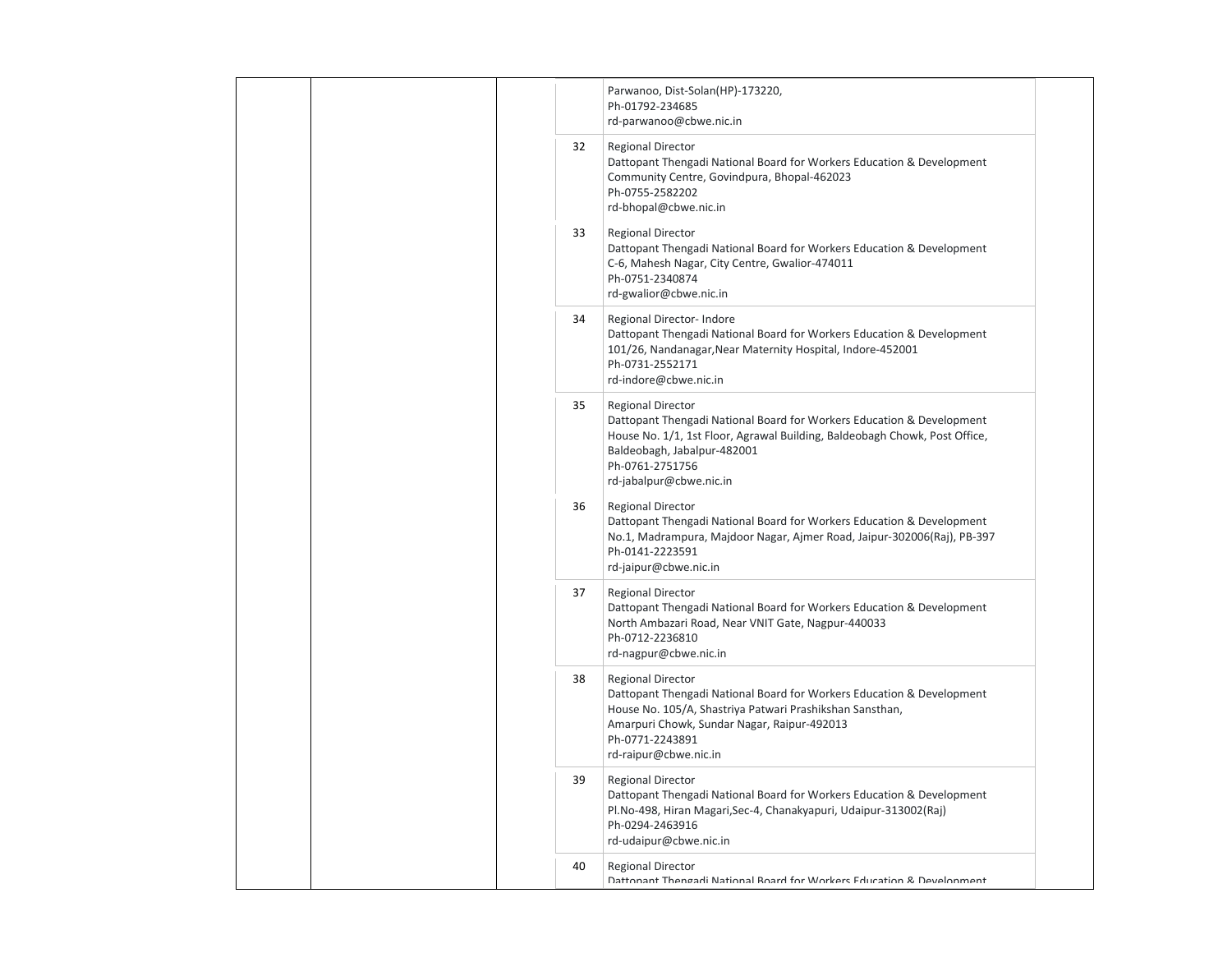|  | No.48, First Floor, Karmika Kalyana Bhawan, Mathikere Main Road,<br>Yashwanthpur, Bangalore-560022<br>Ph-080-23474030<br>rd-bangalore@cbwe.nic.in                                                                                                                |
|--|------------------------------------------------------------------------------------------------------------------------------------------------------------------------------------------------------------------------------------------------------------------|
|  | 41<br><b>Regional Director</b><br>Dattopant Thengadi National Board for Workers Education & Development<br>Module-42to45, Readymade Garment Complex, Thiru Vi-Ka Industrial Estate,<br>Guindy, Chennai-600032<br>Ph. No. 044-22501498.<br>rd-chennai@cbwe.nic.in |
|  | 42<br><b>Regional Director</b><br>Dattopant Thengadi National Board for Workers Education & Development<br>SA-5 & 6, FACT Township, Udyogamandal, Cochin-683501(Kerala)<br>Ph-0484-2546576<br>rd-cochin@cbwe.nic.in                                              |
|  | 43<br><b>Regional Director</b><br>Dattopant Thengadi National Board for Workers Education & Development<br>189, D.B.Rd, R.S.Puram, Coimbatore-641002(TN)<br>Ph-0422-2475732<br>rd-coimbatore@rediffmail.nic.in                                                   |
|  | 44<br><b>Regional Director</b><br>Dattopant Thengadi National Board for Workers Education & Development<br>Maniyar Building, Ground floor, Vidyanagar, Hubli-580021<br>Ph-0836-2372150<br>rd-hubli@cbwe.nic.in, regdir@bsnl.in                                   |
|  | 45<br><b>Regional Director</b><br>Dattopant Thengadi National Board for Workers Education & Development<br>8th Floor (Left Wing), Chandravihar, M.J.Road, P.B.No-52,<br>Hyderabad-500001(AP)<br>Ph-040-24732869<br>rd-hyderabad@cbwe.nic.in                      |
|  | 46<br><b>Regional Director</b><br>Dattopant Thengadi National Board for Workers Education & Development<br>Kendriya Bhavan, 4th Floor, 'C' Block, M. S. Baburaj Road, Kallayi,<br>Kozhikode-673003(Kerala),<br>Ph-0495-2724723<br>rd-kozhikode@cbwe.nic.in       |
|  | 47<br><b>Regional Director</b><br>Dattopant Thengadi National Board for Workers Education & Development<br>Pl.No-176, K.K.Nagar, P.B.165, Madurai-625020 (TN)<br>Ph-0452-2580596<br>rd-madurai@cbwe.nic.in                                                       |
|  | 48<br><b>Regional Director</b><br>Dattopant Thengadi National Board for Workers Education & Development<br>Behind Central Excise Quarter, Kankanady Post, Mangalore-575002<br>Ph-0824-2435390<br>rd-mangalore@cbwe.nic.in                                        |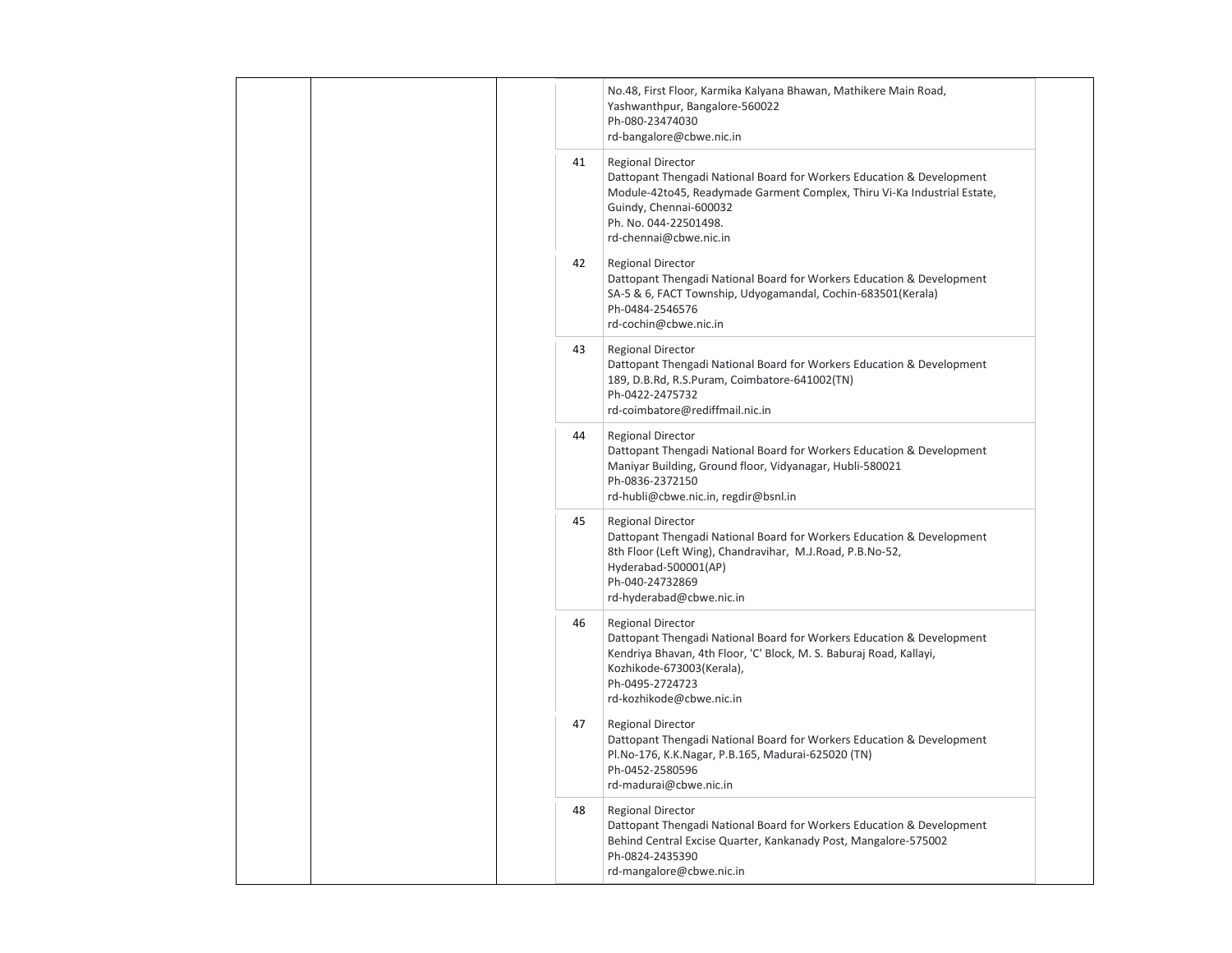| 50<br><b>Regional Director</b><br>Dattopant Thengadi National Board for Workers Education & Development<br>No.49-1-4, Main Road, Near Jaggarao Bridge, Akkyy Apalem, P.B.N1626,<br>Visakhapatnam - 530016<br>Ph-0891-2563449<br>rd-visakhapatnam@cbwe.nic.in<br>51<br><b>Regional Director</b><br>Dattopant Thengadi National Board for Workers Education & Development<br>GHB Office Complex, Opp.Rupal Park, Near Ankur Bus Stand, Naranpura,<br>Ahmedabad-380013<br>Ph-079-27436044<br>rd-ahmedabad@cbwe.nic.in<br>52<br><b>Regional Director</b><br>Dattopant Thengadi National Board for Workers Education & Development<br>Rukmini Madhav Sadan, 1st floor, Near Canara Bank, Kaziwada,<br>Ponda, Goa-403401<br>Ph-0832-2312272<br>rd-goa@cbwe.nic.in<br>53<br><b>Regional Director</b><br>Dattopant Thengadi National Board for Workers Education & Development<br>3rd Floor, Shramik Shikshan Bhavan, Lal Bahadur Shastri Marg,<br>Near Kurla Court, Kural(West), Mumbai-400070<br>rd-mumbai@cbwe.nic.in<br>54<br><b>Regional Director</b><br>Dattopant Thengadi National Board for Workers Education & Development<br>Sayajirao Gaikwad Udyog Bhawan, 3rd Floor, Aundh, Pune - 411037<br>Ph.-020-20251501<br>rd-pune@cbwe.nic.in<br>55<br><b>Regional Director</b><br>Dattopant Thengadi National Board for Workers Education & Development<br>Vijay, Opp. Prabha Complex, Near Gurukul Railway Crossing, P.B.1271,<br>Rajkot-360004,<br>Ph-0281-2386458<br>rd-rajkot@cbwe.nic.in<br>56<br><b>Regional Director</b><br>Dattopant Thengadi National Board for Workers Education & Development<br>Rakibe and Patil Building, Sant Dnyaneshwar Nagar,<br>Old Saikheda Road, Jail Road, Nashik-42210<br>Ph.No.022-26500861<br>rd-thane@cbwe.nic.in, rdcbwethane@rediffmail.com<br>57<br><b>Regional Director</b> |  | 49 | <b>Regional Director</b><br>Dattopant Thengadi National Board for Workers Education & Development<br>C.G.O. Complex, 2nd Floor Plot NO. B-2, First Cross Road,<br>Industrial Eatate, Auto Nagar, Vijaywada- 520007<br>Ph.No.0866-2551896/2550601<br>rd-vijaywada@cbwe.nic.in |  |
|-----------------------------------------------------------------------------------------------------------------------------------------------------------------------------------------------------------------------------------------------------------------------------------------------------------------------------------------------------------------------------------------------------------------------------------------------------------------------------------------------------------------------------------------------------------------------------------------------------------------------------------------------------------------------------------------------------------------------------------------------------------------------------------------------------------------------------------------------------------------------------------------------------------------------------------------------------------------------------------------------------------------------------------------------------------------------------------------------------------------------------------------------------------------------------------------------------------------------------------------------------------------------------------------------------------------------------------------------------------------------------------------------------------------------------------------------------------------------------------------------------------------------------------------------------------------------------------------------------------------------------------------------------------------------------------------------------------------------------------------------------------------------------------------------------------------------|--|----|------------------------------------------------------------------------------------------------------------------------------------------------------------------------------------------------------------------------------------------------------------------------------|--|
|                                                                                                                                                                                                                                                                                                                                                                                                                                                                                                                                                                                                                                                                                                                                                                                                                                                                                                                                                                                                                                                                                                                                                                                                                                                                                                                                                                                                                                                                                                                                                                                                                                                                                                                                                                                                                       |  |    |                                                                                                                                                                                                                                                                              |  |
|                                                                                                                                                                                                                                                                                                                                                                                                                                                                                                                                                                                                                                                                                                                                                                                                                                                                                                                                                                                                                                                                                                                                                                                                                                                                                                                                                                                                                                                                                                                                                                                                                                                                                                                                                                                                                       |  |    |                                                                                                                                                                                                                                                                              |  |
|                                                                                                                                                                                                                                                                                                                                                                                                                                                                                                                                                                                                                                                                                                                                                                                                                                                                                                                                                                                                                                                                                                                                                                                                                                                                                                                                                                                                                                                                                                                                                                                                                                                                                                                                                                                                                       |  |    |                                                                                                                                                                                                                                                                              |  |
|                                                                                                                                                                                                                                                                                                                                                                                                                                                                                                                                                                                                                                                                                                                                                                                                                                                                                                                                                                                                                                                                                                                                                                                                                                                                                                                                                                                                                                                                                                                                                                                                                                                                                                                                                                                                                       |  |    |                                                                                                                                                                                                                                                                              |  |
|                                                                                                                                                                                                                                                                                                                                                                                                                                                                                                                                                                                                                                                                                                                                                                                                                                                                                                                                                                                                                                                                                                                                                                                                                                                                                                                                                                                                                                                                                                                                                                                                                                                                                                                                                                                                                       |  |    |                                                                                                                                                                                                                                                                              |  |
|                                                                                                                                                                                                                                                                                                                                                                                                                                                                                                                                                                                                                                                                                                                                                                                                                                                                                                                                                                                                                                                                                                                                                                                                                                                                                                                                                                                                                                                                                                                                                                                                                                                                                                                                                                                                                       |  |    |                                                                                                                                                                                                                                                                              |  |
|                                                                                                                                                                                                                                                                                                                                                                                                                                                                                                                                                                                                                                                                                                                                                                                                                                                                                                                                                                                                                                                                                                                                                                                                                                                                                                                                                                                                                                                                                                                                                                                                                                                                                                                                                                                                                       |  |    |                                                                                                                                                                                                                                                                              |  |
|                                                                                                                                                                                                                                                                                                                                                                                                                                                                                                                                                                                                                                                                                                                                                                                                                                                                                                                                                                                                                                                                                                                                                                                                                                                                                                                                                                                                                                                                                                                                                                                                                                                                                                                                                                                                                       |  |    |                                                                                                                                                                                                                                                                              |  |